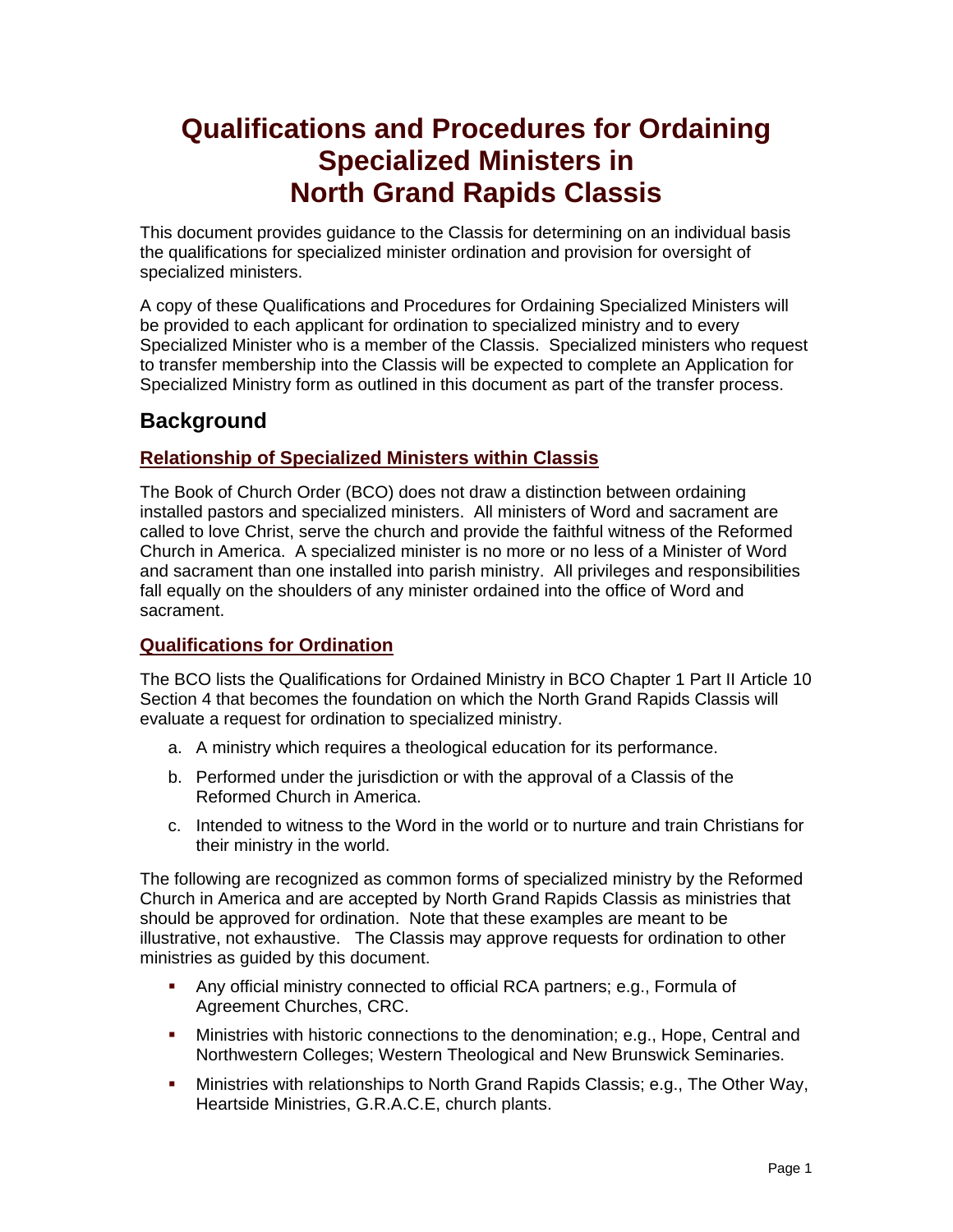- Chaplaincies; e.g., military, hospital, hospice, college and university.
- **Professional counselor.**

Any specialized minister who as his/her primary occupation provides counseling as defined by Michigan Public Act 421 of 1988, amended the Public Health Code, Public Act 368 of 1978, as amended, must be licensed by the State of Michigan and maintain adequate professional liability insurance.

The Public Health Code defines the practice of counseling to mean the rendering to individuals, groups, families, organizations, or the general public a service involving the application of clinical counseling principles, methods, or procedures for the purpose of achieving social, personal, career, and emotional development and with the goal of promoting and enhancing healthy, self actualizing and satisfying lifestyles whether the services are rendered in an educational, business, health, private practice, or human services setting.

#### **Responsibility of the Classis toward Specialized Ministers**

Classis recognizes and celebrates the role of specialized ministers in their capacities of extending the work of the gospel into the world. Classis will encourage them in their chosen vocations, provide a means for spiritual nurturing through the Specialized Ministry Team, and be accountable to the specialized minister in meeting these obligations. Classis will help facilitate opportunities for specialized ministers to use their gifts in parish settings (e.g., pulpit supply, pastoral care, and administration of the sacraments).

#### **Accountability of Specialized Ministers**

The Classis Specialized Ministry Team will be responsible for receiving and considering requests for ordination to specialized ministry, recommending action by the Classis and providing specialized ministers accountability. The Specialized Ministry Team will consider the application, interview the applicant in a formal Team meeting, and prayerfully discern the applicant's request. The Specialized Ministry Team will recommend action on the request for ordination to the Classis for action; the recommendation may be to approve or refuse the request.

The BCO Chapter I, Part II Article 12 Section 6 states that "a minister of Word and sacrament who is installed as a pastor of a local church shall be a member of that church by virtue of installation. A minister not installed as a pastor shall become a member of a local church."

All Classis specialized ministers that are not serving a congregation or a Classis recognized worshipping community as pastor are encouraged to be members of a local church and actively use their ministry gifts within a Classis congregation or approved ministry. Some examples of participation:

- **Preaching or teaching in a North Grand Rapids Classis member church;** administering sacraments.
- **Pastoral care by visitation or other activity.**
- Worship attendance and participation in congregational life.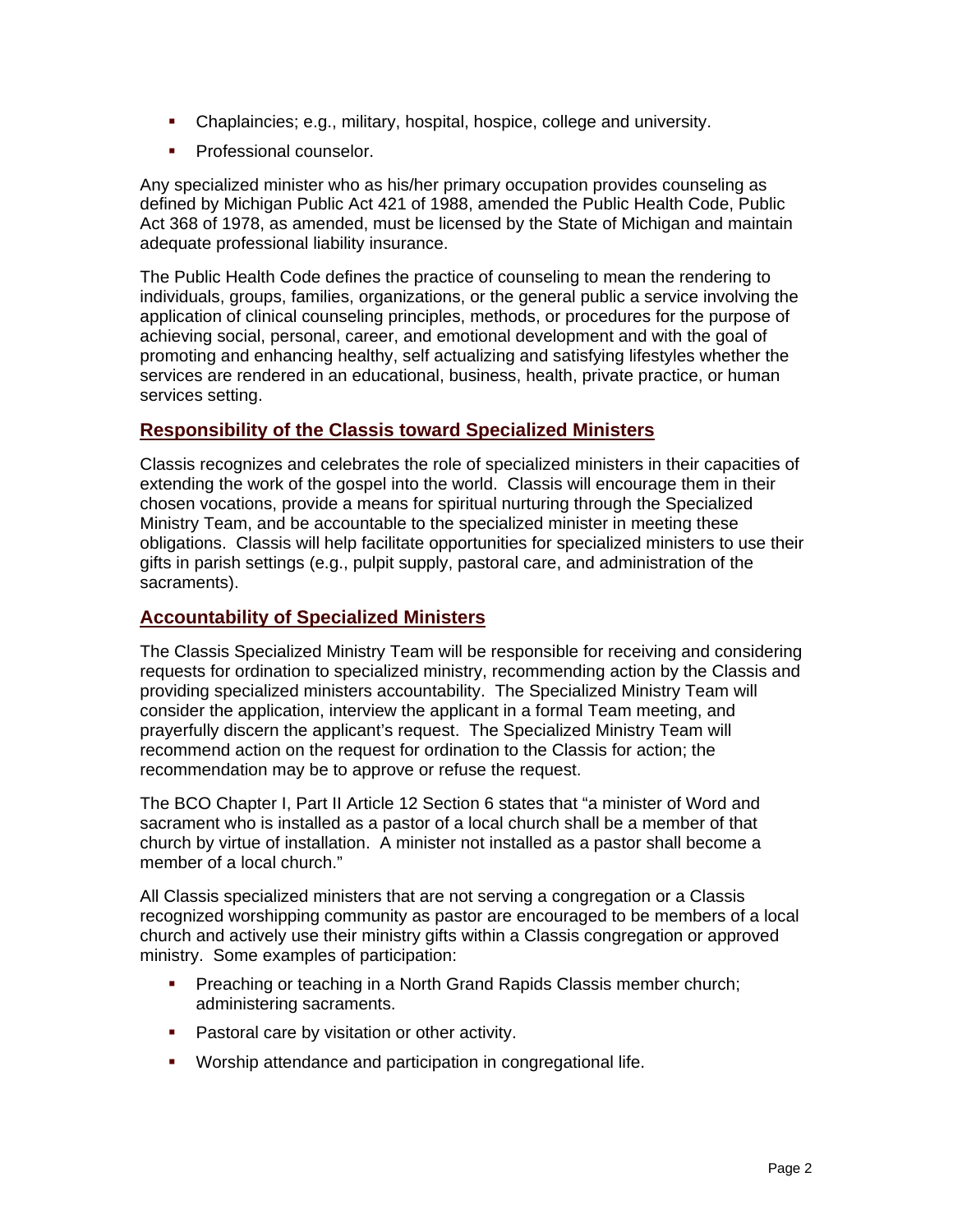**•** Meeting other ministry needs of Classis member churches as determined by the specialized minister and consistory.

All ministers are members of Classis and the Classis is responsible for providing pastoral care, professional and personal encouragement, and spiritual development. Parish ministers as members of a local church also benefit from the encouragement and development through the local church's board of elders and members at large. The Classis willingly and joyfully accepts the duty to provide care and encouragement to the specialized minister.

As an active member in a local church the specialized minister would also receive care and support through the board of elders. The Classis welcomes the shared support of the local church as a supplement to its obligation to care for specialized ministers under its care.

#### **Accountability Statement**

The Application for Specialized Ministry is a form that is the basis for the initial request for ordination and becomes the continuing accountability method for specialized ministers. Applications for Specialized Ministry will be retained by the Stated Clerk for one year from date of submission. The Specialized Ministry Team will return the application to the Stated Clerk upon completion of its review.

No later than January 15, 20XX all specialized ministers will complete and provide the Specialized Ministry Team with information required by the Specialized Ministry Accountability Statement. This provides specialized ministers with an annual evaluation similar to the annual review consistories conduct of parish ministers.

If the Specialized Ministry Team has concerns about the viability of a reported specialized ministry following its review the Team and specialized minister will meet to discuss those concerns. The Specialized Ministry Team will advise the Classis when it believes the specialized ministry no longer meets the Classis qualification for ordination. The specialized minister will have the right to appeal that finding.

The Specialized Ministry Accountability Statement will be retained by the Specialized Ministry Team for two years from date of submission for the purpose of encouraging the Specialized Minister's work. The Specialized Ministry Team will return the expiring form (after two years) to the Stated Clerk who will retain the form for an additional year.

#### **Right to Appeal**

The applicant for ordination to specialized ministry or specialized minister may appeal to the Classis the Specialized Ministry Team's finding that the ministry does not meet the Classis qualification for ordination. Appeals to the Classis may be made after the Specialized Ministry Teams makes its report to the Classis. The applicant or specialized minister will notify the Classis Stated Clerk of the appeal and the applicant or specialized minister will meet with the Classis to personally present the request for ordination.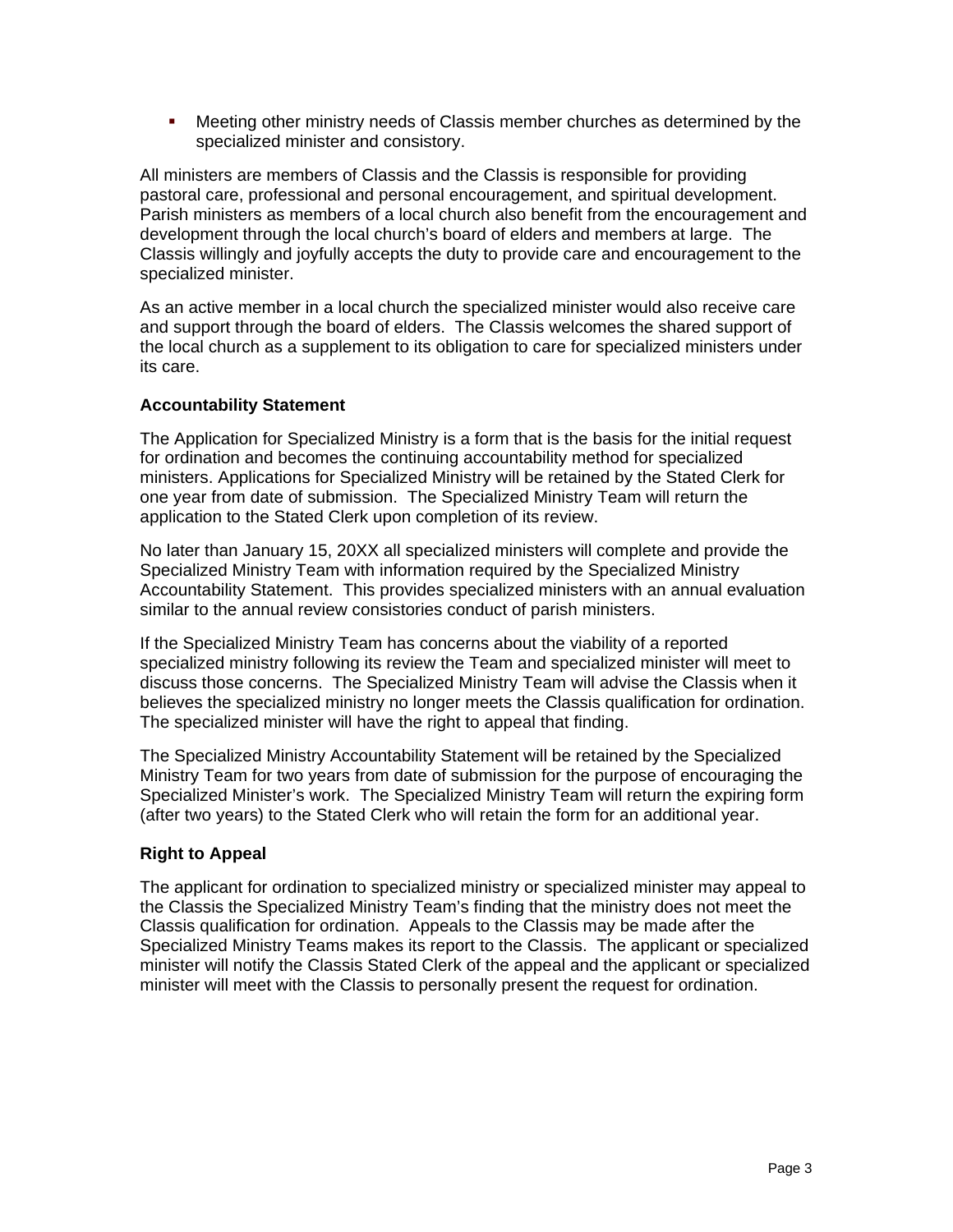## **Procedure**

#### **Application for Ordination to Specialized Ministry**

- 1. The applicant will submit the Application for Ordination to Specialized Ministry to the Specialized Ministry Team through the Stated Clerk.
- 2. The Specialized Ministry Team will schedule an interview meeting with the applicant to ensure that the specialized ministry meets the Classis' qualification for ordination.
- 3. The Specialized Ministry Team will report its recommendation to approve or reject the application for ordination to specialized ministry to the Classis within 45 days of receipt of the application. The applicant will be advised of the Team's recommendation concurrent to its report to the Classis.
- 4. The applicant for ordination to specialized ministry may appeal the decision of the Specialized Ministry Team within 15 days of the date of the Team's report to Classis.
- 5. The Classis will hear the applicant's appeal at the next stated session of the Classis following the Stated Clerk's receipt of the applicant's notice of appeal.
- 6. If no appeal is received the Classis will act on the report and recommendation at the earliest opportunity.